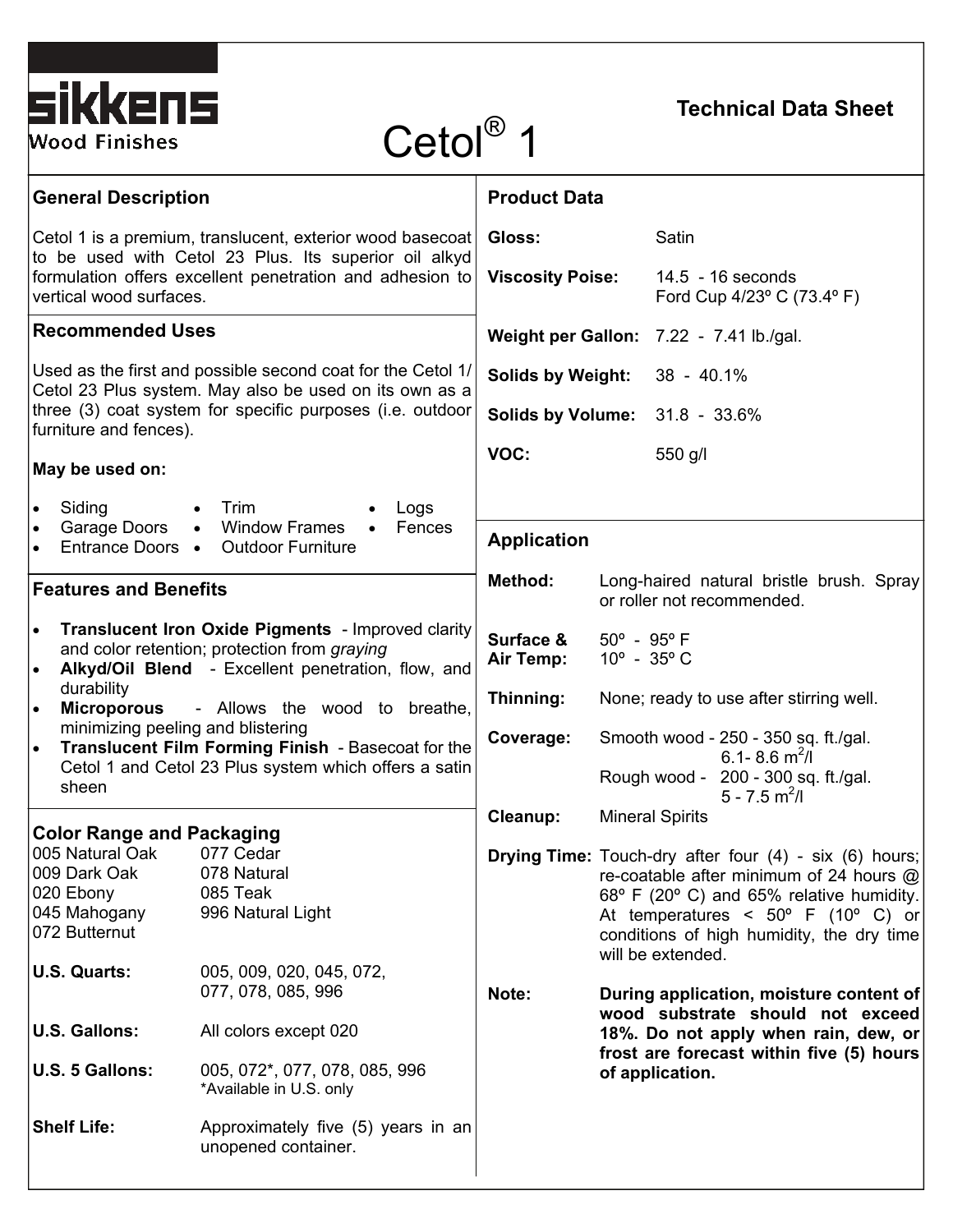

# Cetol<sup>®</sup> 1

## **Preparation Procedures for New, Weathered and Uncoated Wood:**

The best method to prepare vertical wood surfaces is to sand with 80 - 120 grit sandpaper. However, the following preparation may be used as an alternate to sanding: Spray the surface with clean water, wetting the wood. Clean the surface with a solution of four (4) ounces of 100% powdered Tri-Sodium Phosphate (TSP) or phosphate-free substitute plus one (1) quart of liquid bleach in three (3) quarts of water. Apply this solution generously to the wood with a garden pump sprayer. Let the solution sit on the wood for 15 - 20 minutes. During this period, scrub the surface with a hard bristle brush to help remove mill glaze and/or weathering. Do not let the solution dry on the wood. Keep it wet. Power wash the cleaning solution from the wood with clean water. To prevent damaging the wood, do not exceed 500 PSI. The nozzle must be a maximum of one (1) foot from the surface for full effectiveness. Let the surface dry for three (3) days before application (i.e. the moisture content is below 18%). Weathered gray wood, or wood affected with blue fungi or rust from nails may be treated, after cleaning with the TSP solution, by applying a solution of four (4) ounces of oxalic acid crystals in a gallon of warm water. This solution should be allowed to sit on the affected area for 15 - 20 minutes before the final rinse with a power washer. Do not let the solution dry on the surface. After treatment, allow surface to dry for three (3) days. Fill all joints, cracks, and nail holes with a high quality polyurethane or acrylic caulk/filler and let cure prior to applying the coating system. Refer to caulk/filler manufacturer for proper application.

For application on hardwoods, wipe the surface with acetone immediately prior to application. Rough-sawn wood with less than four (4) weeks outside exposure should be dry brushed with a stiff bristle brush to remove loose dirt, fiber, and debris. Follow standard preparation procedures if exposure has been longer than four (4) weeks or dirt and debris remain visible. New pressure treated lumber requires a six (6) week drying period prior to application. Water repellant treated lumber requires one (1) year of weathering prior to application.

On previously coated wood, all old coatings must be completely removed before applying the first coat of any Cetol system.

## **Standard Application Procedure:**

#### **Cetol 1 & Cetol 23 Plus System:**

*It is always recommended to perform a three (3) coat color and sheen test on a sample of the wood***.** *Color can vary with application, porosity and type of wood.* Intermix batches to ensure color consistency. After preparation, apply one (1) coat of Cetol 1 and two (2) coats of Cetol 23 Plus assuring thorough dry time (minimum 24 hours) between coats. If possible, back prime with the first coat. During application, saturate all end grains, nail holes, cavities, and cracks in the wood. Brush on a liberal coat and maintain a wet edge to prevent lap marks. Brush in the direction of the wood grain starting at one end of the board or log and continuing to the other end of the board or log. The first coat of any Cetol system should be applied from the bottom up to avoid drips which may streak on the surface below. Follow recommended maintenance procedures and schedule.

#### **Outdoor Furniture/Fence Application:**

*It is always recommended to perform a three (3) coat color and sheen test on a sample of the wood***.** *Color can vary with application, porosity and type of wood.* Since outdoor furniture and fences are considered to be in a high moisture environment, it is recommended to apply three (3) coats of Cetol 1, allowing a minimum of 24 hours dry time between coats. A maintenance coat of Cetol 1 is recommended every one (1) – two (2) years.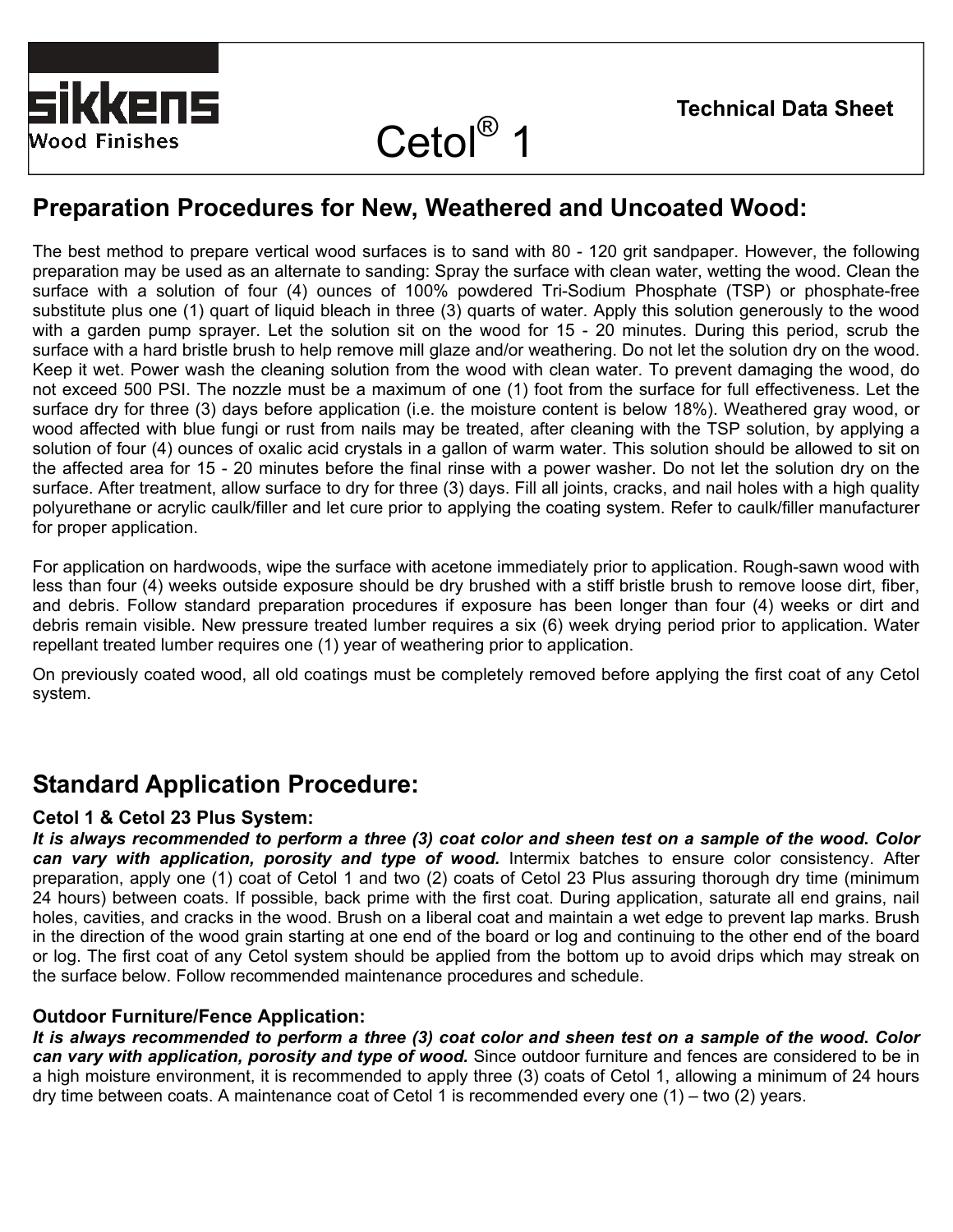



Cetol<sup>®</sup> 1

## **Log Application Procedure:**

#### **Kiln-dried or Air Dried Logs**:

*It is always recommended to perform a three (3) coat color and sheen test on a sample of the wood***.** *Color can vary with application, porosity and type of wood.* Generally, the moisture content of these logs is below 18%. However, some logs may have a moisture content higher than 18%. Therefore, it is recommended to apply Sikkens Log Pre-Treatment and then allow a six (6) month drying period before applying two (2) coats of Cetol 1 and one (1) coat of Cetol 23 Plus. Follow preparation procedure before applying first coat of Cetol 1. During application, saturate all end grains, nail holes, cavities, and cracks in the wood. Brush on a liberal coat and maintain a wet edge to prevent lap marks. Brush in the direction of the wood grain starting at one end of the board or log and continuing to the other end of the board or log. The first coat of any Cetol system should be applied from the bottom up to avoid drips which may streak on the surface below. Follow recommended maintenance procedures and schedule.

#### **Green, Wet, or Treated Logs**:

*It is always recommended to perform a three (3) coat color and sheen test on a sample of the wood*. *Color*  can vary with application, porosity and type of wood. These logs have a moisture content greater than 18%. Therefore, it is recommended to apply Sikkens Log Pre-Treatment and allow a six (6) month drying period. Then apply three (3) coats of Cetol 1. Wait two (2) years and apply one (1) coat of Cetol 23 Plus. Follow the preparation procedure before applying the first coat of Cetol 1. During application, saturate all end grains, nail holes, cavities, and cracks in the wood. Brush on a liberal coat and maintain a wet edge to prevent lap marks. Brush in the direction of the wood grain starting at one end of the board or log and continuing to the other end of the board or log. The first coat of any Cetol system should be applied from the bottom up to avoid drips which may streak on the surface below. Follow recommended maintenance procedures and schedule.

#### **Application Over Borate Treatments**:

*Do not apply any Sikkens Cetol system over a fresh, borate-treated wood surface.* Allow the borates to diffuse into the wood cells by allowing a six (6) month exposure time before application of any Cetol system. To prevent borates from leaching out of the exterior surface, we recommend the application of Sikkens Log Pre-Treatment over the borate treatment. Before the application of Sikkens Log Pre-Treatment, allow the borate treatment to dry for three (3) good, sunny days. Just prior to the application of the appropriate Cetol system, the log surface must be cleaned thoroughly according to the Sikkens preparation procedures. When borate treatments are applied, it is always advised to follow the manufacturer's recommendations.

## **Maintenance Procedures and Schedule:**

Proper maintenance starts with visual inspection. A timeframe of two (2) – three (3) years on the south and west exposures and three (3) – four (4) years on the north and east exposures can be used as a general guideline. However, as weathering, exposure conditions, altitude, and applications can vary, maintenance may be needed sooner and should be performed when visually necessary, regardless of timeframe.

Before application of a maintenance coat, prepare the surface using the previously mentioned cleaning solution but reduce the amount to two (2) ounces of 100% powdered Tri-Sodium Phosphate or phosphate-free substitute. Let the surface dry for three (3) days after power washing. Apply one (1) coat of Cetol 23 Plus or one (1) coat of Cetol Maintenance. Please refer to the Cetol Maintenance Technical Data Sheet (TDS) for specific guidelines.